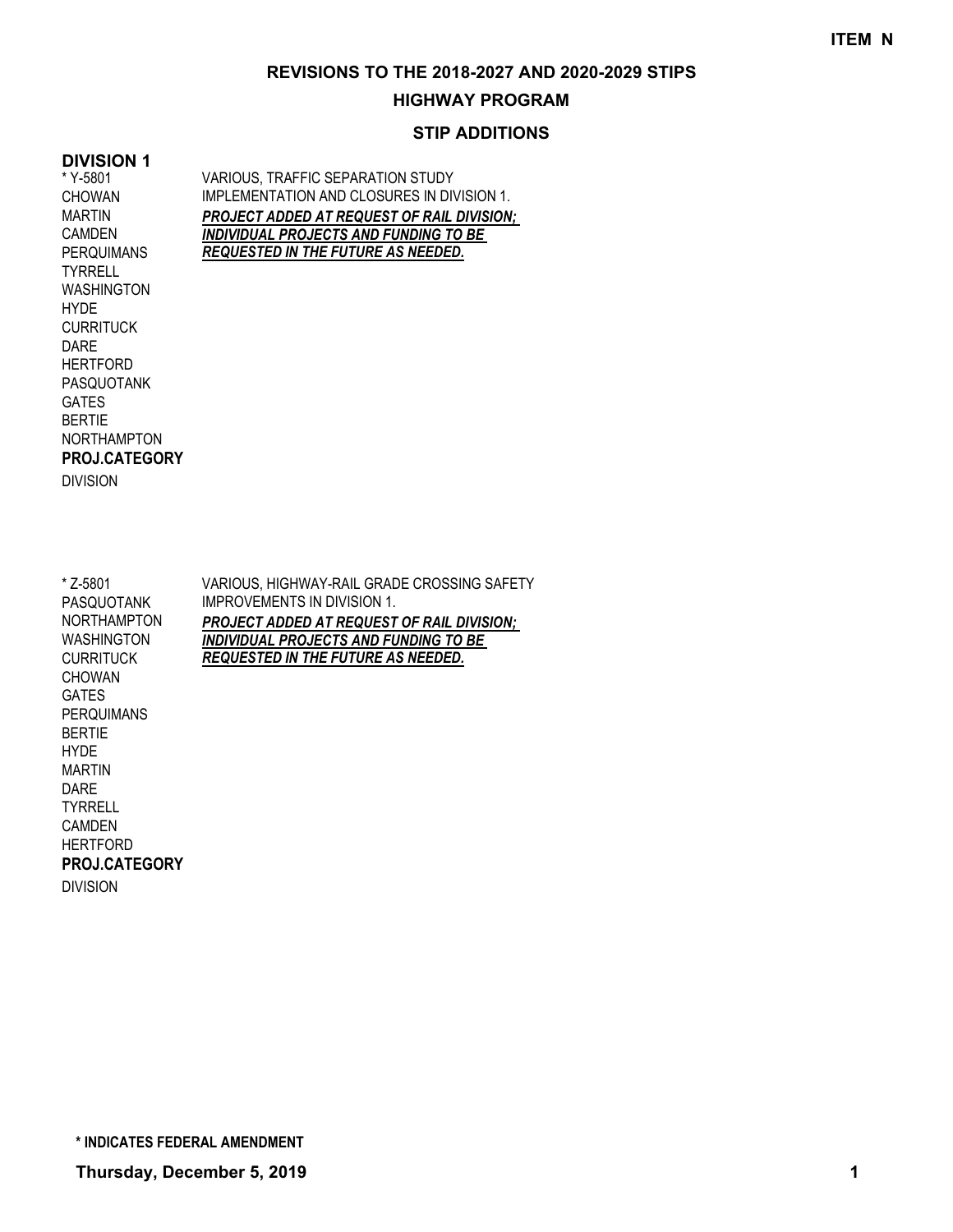## **HIGHWAY PROGRAM**

## **STIP ADDITIONS**

#### **DIVISION 2**

\* Y-5802 PITT GREENE CRAVEN LENOIR BEAUFORT CARTERET PAMLICO JONES DIVISION **PROJ.CATEGORY** VARIOUS, TRAFFIC SEPARATION STUDY IMPLEMENTATION AND CLOSURES IN DIVISION 2. *PROJECT ADDED AT REQUEST OF RAIL DIVISION; INDIVIDUAL PROJECTS AND FUNDING TO BE REQUESTED IN THE FUTURE AS NEEDED.*

VARIOUS, HIGHWAY-RAIL GRADE CROSSING SAFETY IMPROVEMENTS IN DIVISION 2. *PROJECT ADDED AT REQUEST OF RAIL DIVISION; INDIVIDUAL PROJECTS AND FUNDING TO BE REQUESTED IN THE FUTURE AS NEEDED.* \* Z-5802 BEAUFORT **PITT** PAMLICO CARTERET JONES GREENE CRAVEN LENOIR **PROJ.CATEGORY**

#### **DIVISION 3**

DIVISION

VARIOUS, TRAFFIC SEPARATION STUDY IMPLEMENTATION AND CLOSURES IN DIVISION 3. *PROJECT ADDED AT REQUEST OF RAIL DIVISION; INDIVIDUAL PROJECTS AND FUNDING TO BE REQUESTED IN THE FUTURE AS NEEDED.* \* Y-5803 ONSLOW PENDER SAMPSON DUPLIN NEW HANOVER **BRUNSWICK** DIVISION **PROJ.CATEGORY**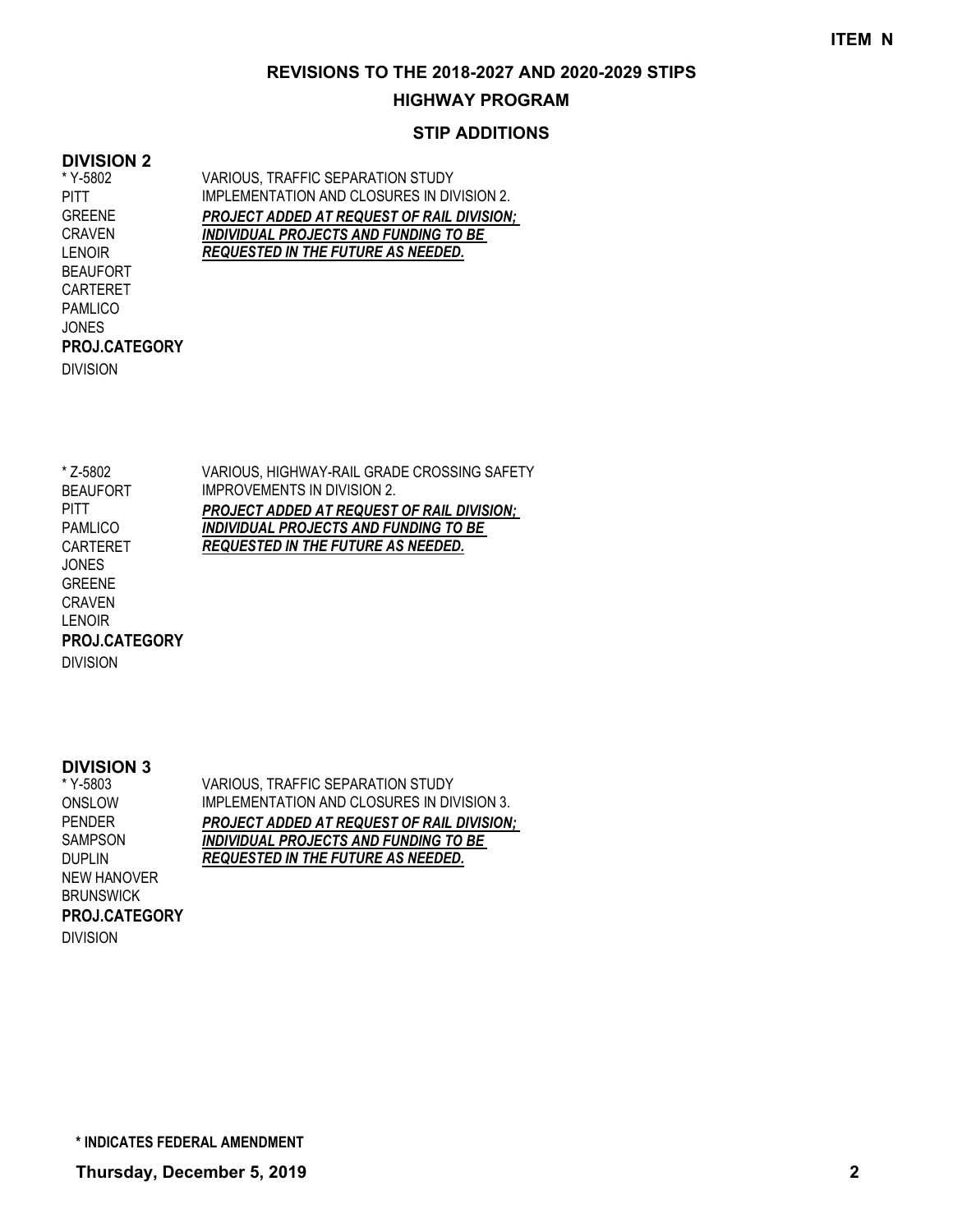## **HIGHWAY PROGRAM**

## **STIP ADDITIONS**

#### **DIVISION 3**

VARIOUS, HIGHWAY-RAIL GRADE CROSSING SAFETY IMPROVEMENTS IN DIVISION 3. *PROJECT ADDED AT REQUEST OF RAIL DIVISION; INDIVIDUAL PROJECTS AND FUNDING TO BE REQUESTED IN THE FUTURE AS NEEDED.* \* Z-5803 **BRUNSWICK** NEW HANOVER PENDER ONSLOW SAMPSON DUPLIN

DIVISION

**PROJ.CATEGORY**

## **DIVISION 4**

\* Y-5804 WAYNE NASH HALIFAX WILSON EDGECOMBE JOHNSTON DIVISION **PROJ.CATEGORY** VARIOUS, TRAFFIC SEPARATION STUDY IMPLEMENTATION AND CLOSURES IN DIVISION 4. *PROJECT ADDED AT REQUEST OF RAIL DIVISION; INDIVIDUAL PROJECTS AND FUNDING TO BE REQUESTED IN THE FUTURE AS NEEDED.*

\* Z-5804 NASH WAYNE **JOHNSTON** HALIFAX EDGECOMBE **PROJ.CATEGORY**

VARIOUS, HIGHWAY-RAIL GRADE CROSSING SAFETY IMPROVEMENTS IN DIVISION 4. *PROJECT ADDED AT REQUEST OF RAIL DIVISION; INDIVIDUAL PROJECTS AND FUNDING TO BE REQUESTED IN THE FUTURE AS NEEDED.*

WILSON DIVISION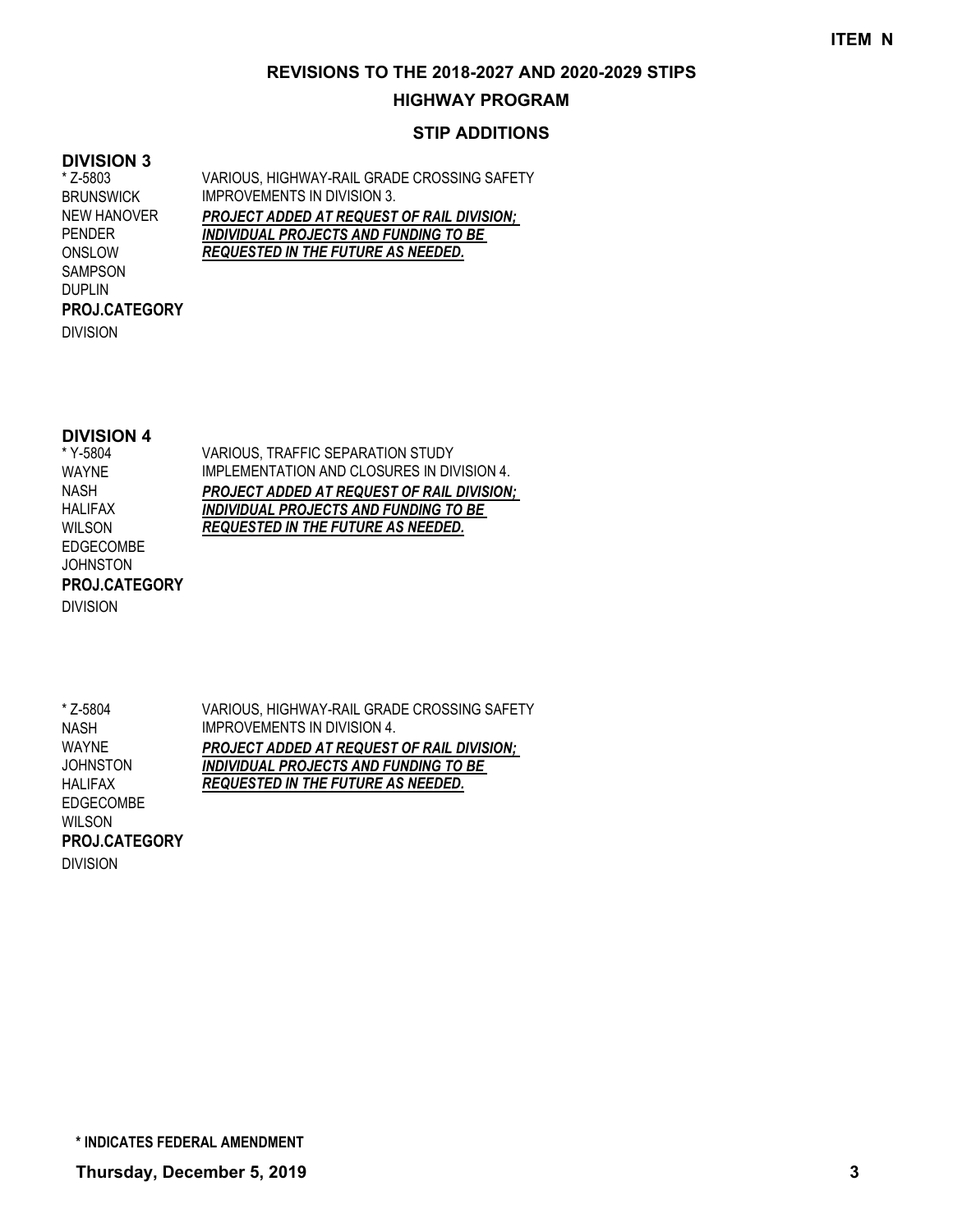## **HIGHWAY PROGRAM**

## **STIP ADDITIONS**

## **DIVISION 5**

\* Y-5805 PERSON GRANVILLE DURHAM WAKE FRANKLIN WARREN VANCE DIVISION **PROJ.CATEGORY** VARIOUS, TRAFFIC SEPARATION STUDY IMPLEMENTATION AND CLOSURES IN DIVISION 5. *PROJECT ADDED AT REQUEST OF RAIL DIVISION; INDIVIDUAL PROJECTS AND FUNDING TO BE REQUESTED IN THE FUTURE AS NEEDED.*

VARIOUS, HIGHWAY-RAIL GRADE CROSSING SAFETY IMPROVEMENTS IN DIVISION 5. *PROJECT ADDED AT REQUEST OF RAIL DIVISION; INDIVIDUAL PROJECTS AND FUNDING TO BE REQUESTED IN THE FUTURE AS NEEDED.* \* Z-5805 FRANKLIN DURHAM WAKE GRANVILLE PERSON WARREN VANCE **PROJ.CATEGORY**

DIVISION

## **DIVISION 6**

| VARIOUS, TRAFFIC SEPARATION STUDY                 |
|---------------------------------------------------|
| IMPLEMENTATION AND CLOSURES IN DIVISION 6.        |
| <b>PROJECT ADDED AT REQUEST OF RAIL DIVISION:</b> |
| <b>INDIVIDUAL PROJECTS AND FUNDING TO BE</b>      |
| <b>REQUESTED IN THE FUTURE AS NEEDED.</b>         |
|                                                   |
|                                                   |
|                                                   |

DIVISION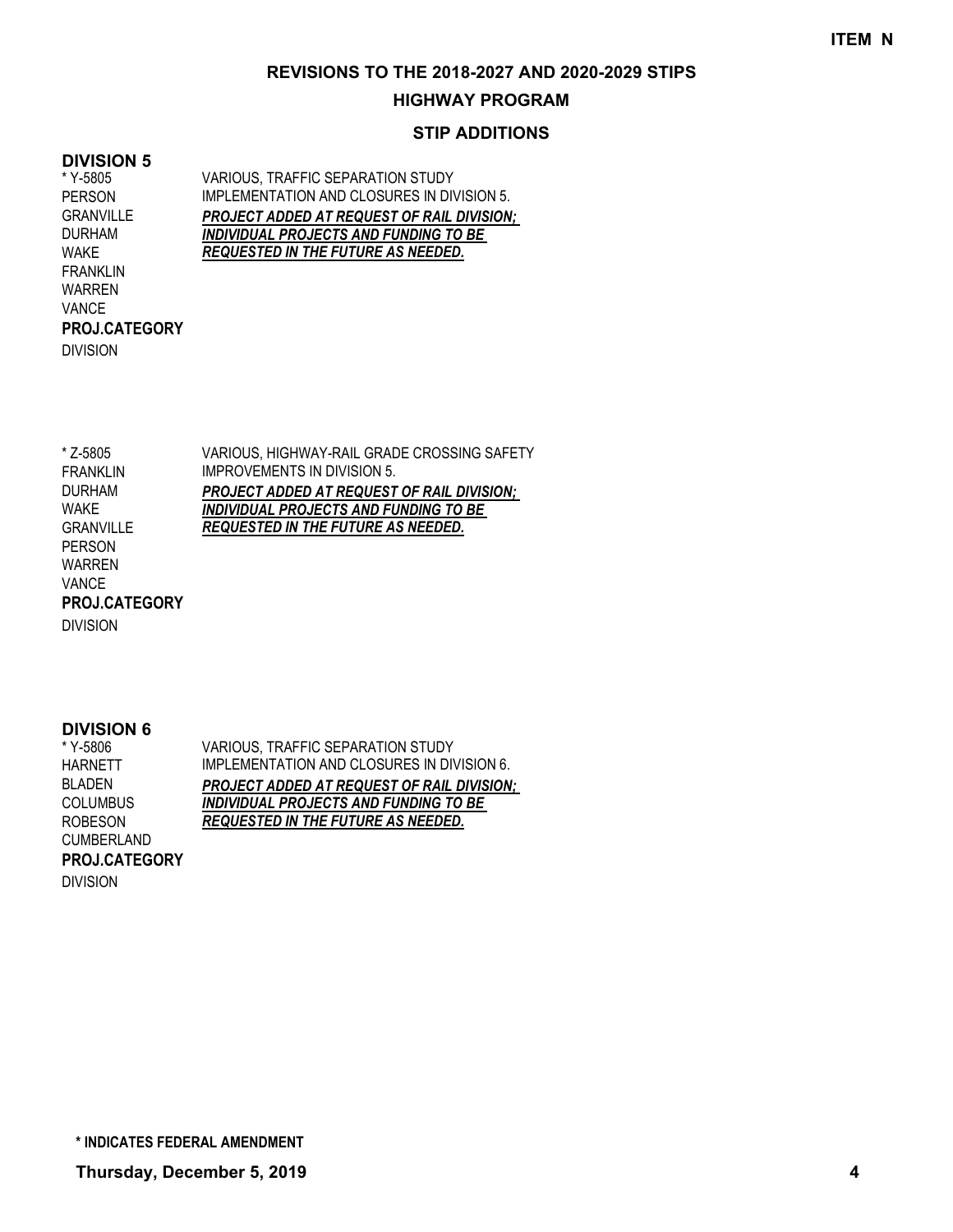## **HIGHWAY PROGRAM**

## **STIP ADDITIONS**

#### **DIVISION 6**

VARIOUS, HIGHWAY-RAIL GRADE CROSSING SAFETY IMPROVEMENTS IN DIVISION 6. *PROJECT ADDED AT REQUEST OF RAIL DIVISION; INDIVIDUAL PROJECTS AND FUNDING TO BE REQUESTED IN THE FUTURE AS NEEDED.* \* Z-5806 CUMBERLAND HARNETT COLUMBUS BLADEN ROBESON **PROJ.CATEGORY**

DIVISION

## **DIVISION 7**

\* Y-5807 ORANGE **GUILFORD CASWELL** ROCKINGHAM ALAMANCE DIVISION **PROJ.CATEGORY** VARIOUS, TRAFFIC SEPARATION STUDY IMPLEMENTATION AND CLOSURES IN DIVISION 7. *PROJECT ADDED AT REQUEST OF RAIL DIVISION; INDIVIDUAL PROJECTS AND FUNDING TO BE REQUESTED IN FUTURE AS NEEDED.*

VARIOUS, HIGHWAY-RAIL GRADE CROSSING SAFETY IMPROVEMENTS IN DIVISION 7. *PROJECT ADDED AT REQUEST OF RAIL DIVISION; INDIVIDUAL PROJECTS AND FUNDING TO BE REQUESTED IN FUTURE AS NEEDED.* \* Z-5807 ORANGE GUILFORD **CASWELL** ROCKINGHAM ALAMANCE **PROJ.CATEGORY**

DIVISION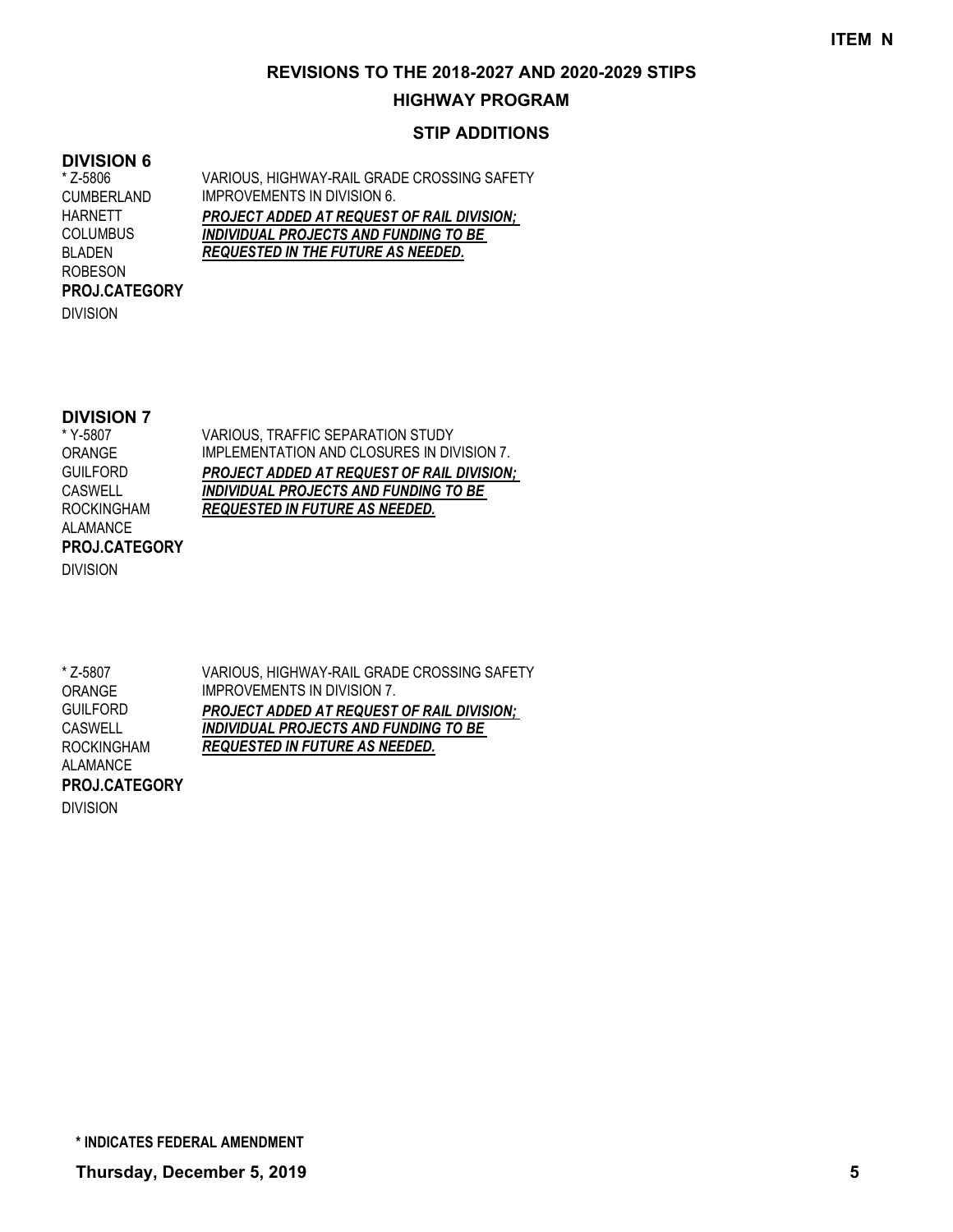## **HIGHWAY PROGRAM**

## **STIP ADDITIONS**

#### **DIVISION 8**

\* Y-5808 RICHMOND HOKE LEE **SCOTLAND** CHATHAM MOORE MONTGOMERY RANDOLPH DIVISION **PROJ.CATEGORY** VARIOUS, TRAFFIC SEPARATION STUDY IMPLEMENTATION AND CLOSURES IN DIVISION 8. *PROJECT ADDED AT REQUEST OF RAIL DIVISION; INDIVIDUAL PROJECTS AND FUNDING TO BE REQUESTED IN THE FUTURE AS NEEDED.*

VARIOUS, HIGHWAY-RAIL GRADE CROSSING SAFETY IMPROVEMENTS IN DIVISION 8. *PROJECT ADDED AT REQUEST OF RAIL DIVISION; INDIVIDUAL PROJECTS AND FUNDING TO BE REQUESTED IN THE FUTURE AS NEEDED.* \* Z-5808 **SCOTLAND HOKE** LEE RICHMOND CHATHAM MOORE RANDOLPH **MONTGOMERY PROJ.CATEGORY**

DIVISION

#### **DIVISION 9**

VARIOUS, TRAFFIC SEPARATION STUDY IMPLEMENTATION AND CLOSURES IN DIVISION 9. *PROJECT ADDED AT REQUEST OF RAIL DIVISION; INDIVIDUAL PROJECTS AND FUNDING TO BE REQUESTED IN FUTURE AS NEEDED.* \* Y-5809 **STOKES** FORSYTH ROWAN DAVIE DAVIDSON DIVISION **PROJ.CATEGORY**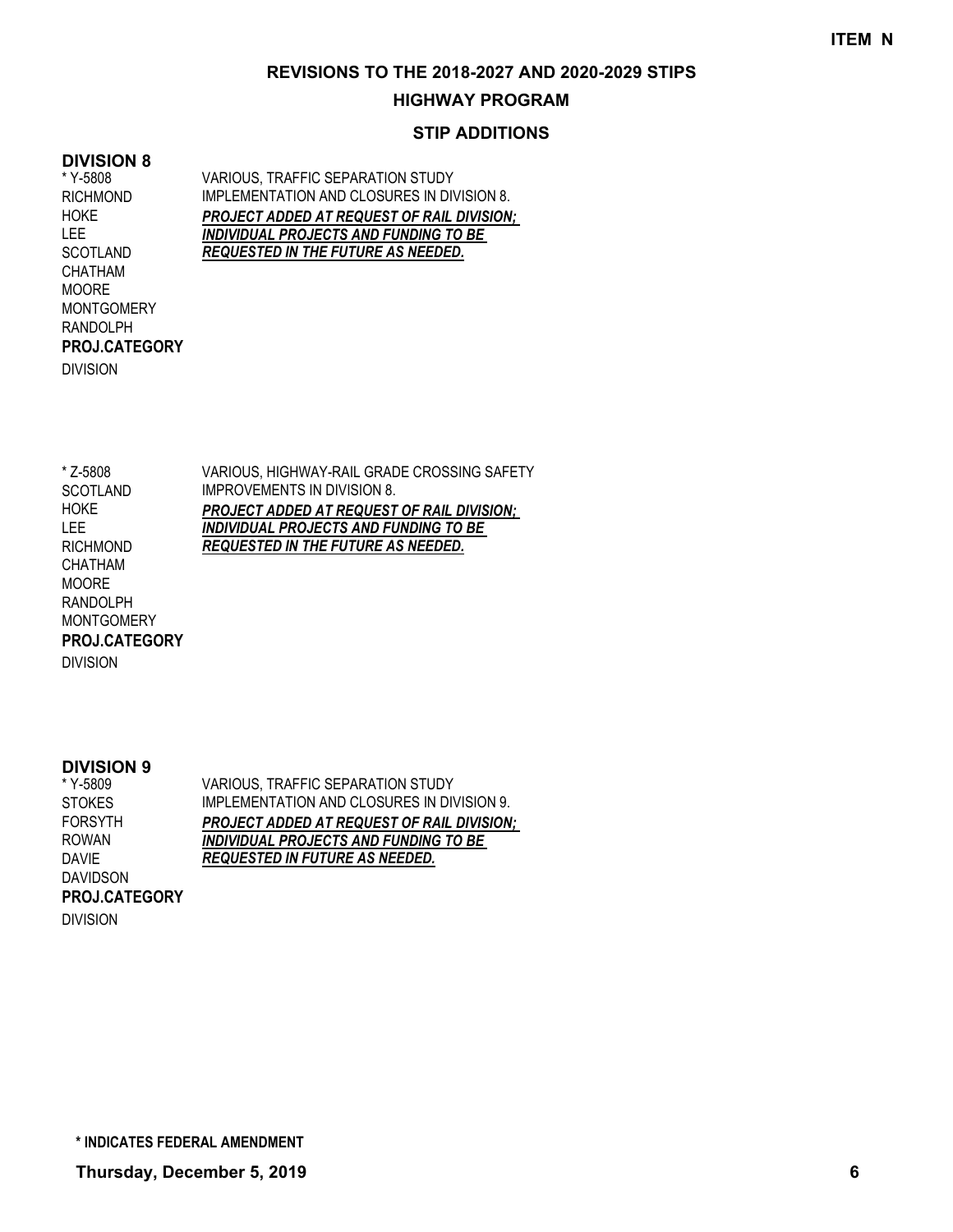## **HIGHWAY PROGRAM**

## **STIP ADDITIONS**

#### **DIVISION 9**

VARIOUS, HIGHWAY-RAIL GRADE CROSSING SAFETY IMPROVEMENTS IN DIVISION 9. *PROJECT ADDED AT REQUEST OF RAIL DIVISION; INDIVIDUAL PROJECTS AND FUNDING TO BE REQUESTED IN FUTURE AS NEEDED.* \* Z-5809 **STOKES** DAVIE FORSYTH ROWAN DAVIDSON **PROJ.CATEGORY**

DIVISION

## **DIVISION 10**

\* Y-5810 **CABARRUS** MECKLENBURG ANSON UNION **STANLY** DIVISION **PROJ.CATEGORY**

VARIOUS, TRAFFIC SEPARATION STUDY IMPLEMENTATION AND CLOSURES IN DIVISION 10. *PROJECT ADDED AT REQUEST OF RAIL DIVISION; INDIVIDUAL PROJECTS AND FUNDING TO BE REQUESTED IN THE FUTURE AS NEEDED.*

VARIOUS, HIGHWAY-RAIL GRADE CROSSING SAFETY IMPROVEMENTS IN DIVISION 10. *PROJECT ADDED AT REQUEST OF RAIL DIVISION. INDIVIDUAL PROJECTS AND FUNDING TO BE REQUESTED IN THE FUTURE AS NEEDED.* \* Z-5810 **CABARRUS** UNION **STANLY** ANSON MECKLENBURG **PROJ.CATEGORY**

DIVISION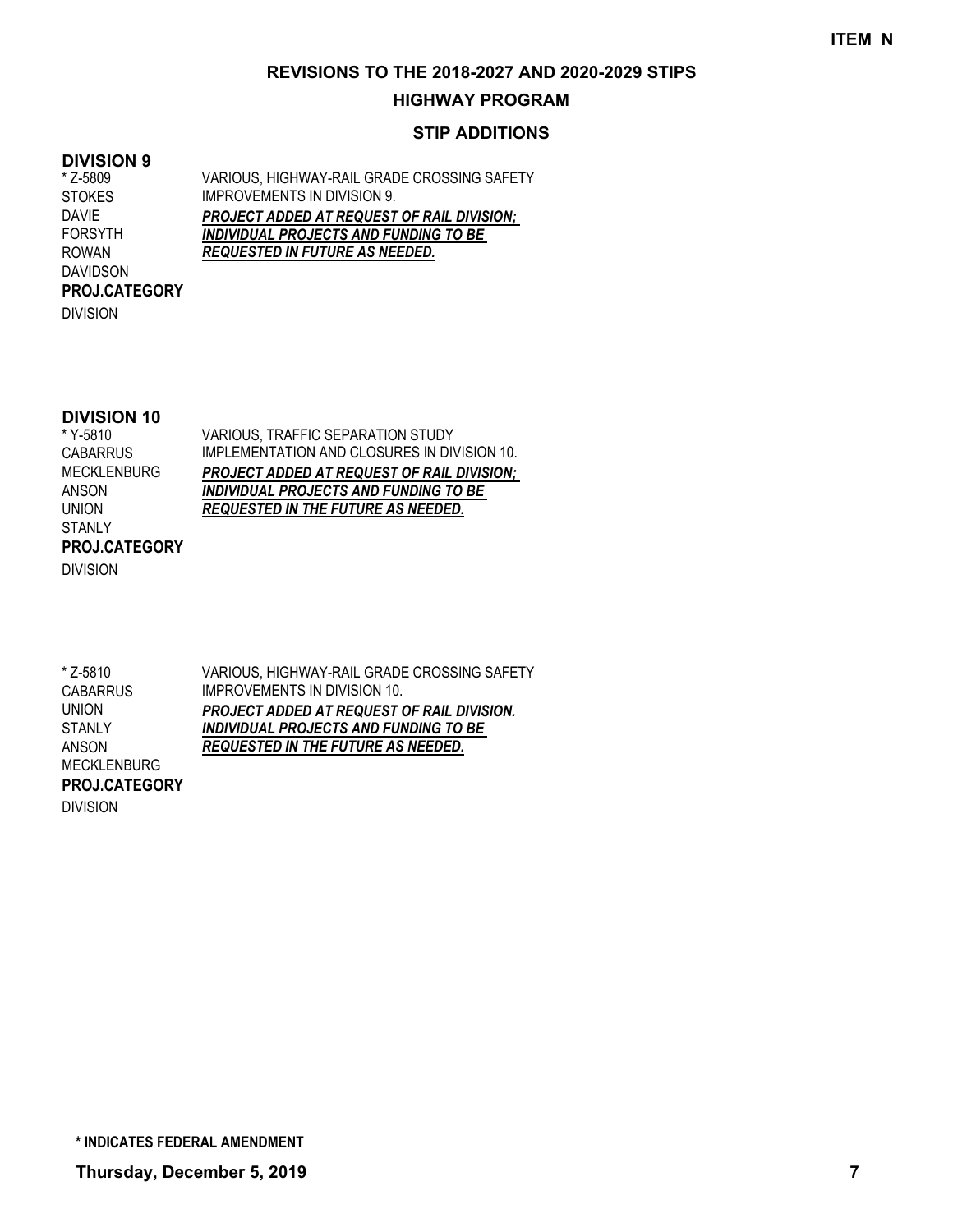## **HIGHWAY PROGRAM**

## **STIP ADDITIONS**

## **DIVISION 11**

WILKES **SURRY** 

DIVISION

**PROJ.CATEGORY**

VARIOUS, TRAFFIC SEPARATION STUDY IMPLEMENTATION AND CLOSURES IN DIVISION 11. *PROJECT ADDED AT REQUEST OF RAIL DIVISION; INDIVIDUAL PROJECTS AND FUNDING TO BE REQUESTED IN THE FUTURE AS NEEDED.* \* Y-5811 ASHE ALLEGHANY AVERY YADKIN CALDWELL WATAUGA

VARIOUS, HIGHWAY-RAIL GRADE CROSSING SAFETY IMPROVEMENTS IN DIVISION 11. *PROJECT ADDED AT REQUEST OF RAIL DIVISION. INDIVIDUAL PROJECTS AND FUNDING TO BE REQUESTED IN THE FUTURE AS NEEDED.* \* Z-5811 YADKIN SURRY WILKES CALDWELL WATAUGA ALLEGHANY ASHE AVERY DIVISION **PROJ.CATEGORY**

#### **DIVISION 12**

VARIOUS, TRAFFIC SEPARATION STUDY IMPLEMENTATION AND CLOSURES IN DIVISION 12. *PROJECT ADDED AT REQUEST OF RAIL DIVISION; INDIVIDUAL PROJECTS AND FUNDING TO BE REQUESTED IN THE FUTURE AS NEEDED.* \* Y-5812 CLEVELAND IREDELL CATAWBA GASTON ALEXANDER LINCOLN DIVISION **PROJ.CATEGORY**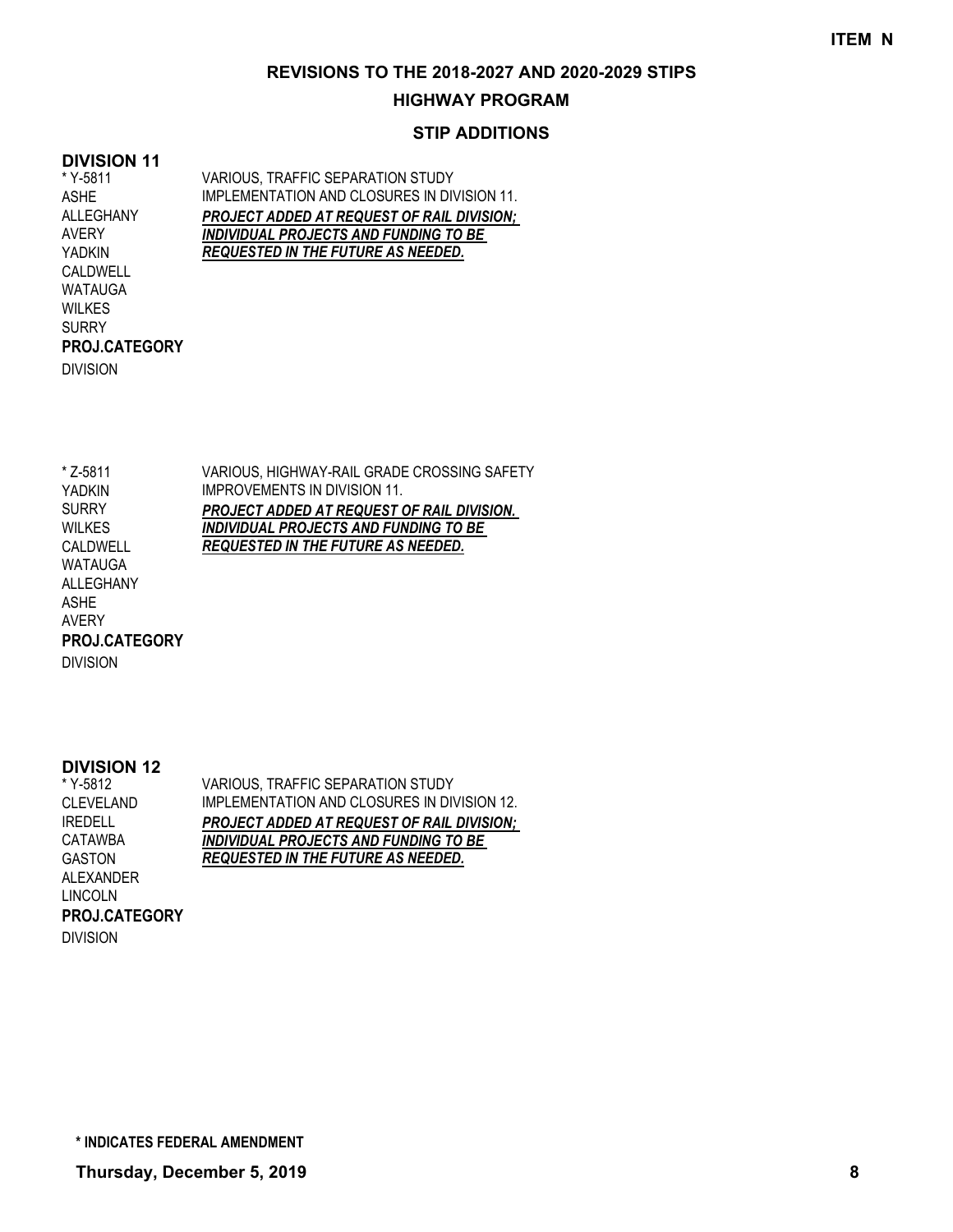## **HIGHWAY PROGRAM**

## **STIP ADDITIONS**

#### **DIVISION 12**

VARIOUS, HIGHWAY-RAIL GRADE CROSSING SAFETY IMPROVEMENTS IN DIVISION 12. *PROJECT ADDED AT REQUEST OF RAIL DIVISION. INDIVIDUAL PROJECTS AND FUNDING TO BE REQUESTED IN THE FUTURE AS NEEDED.* \* Z-5812 IREDELL GASTON LINCOLN CLEVELAND CATAWBA ALEXANDER

DIVISION

**PROJ.CATEGORY**

### **DIVISION 13**

\* Y-5813 **MITCHELL** MADISON McDOWELL YANCEY BUNCOMBE BURKE RUTHERFORD DIVISION **PROJ.CATEGORY** VARIOUS, TRAFFIC SEPARATION STUDY IMPLEMENTATION AND CLOSURES IN DIVISION 13. *PROJECT ADDED AT REQUEST OF RAIL DIVISION; INDIVIDUAL PROJECTS AND FUNDING TO BE REQUESTED IN THE FUTURE AS NEEDED.*

\* Z-5813 BUNCOMBE BURKE **MITCHELL** YANCEY McDOWELL RUTHERFORD MADISON DIVISION **PROJ.CATEGORY**

VARIOUS, HIGHWAY-RAIL GRADE CROSSING SAFETY IMPROVEMENTS IN DIVISION 13. *PROJECT ADDED AT REQUEST OF RAIL DIVISION. INDIVIDUAL PROJECTS AND FUNDING TO BE REQUESTED IN THE FUTURE AS NEEDED.*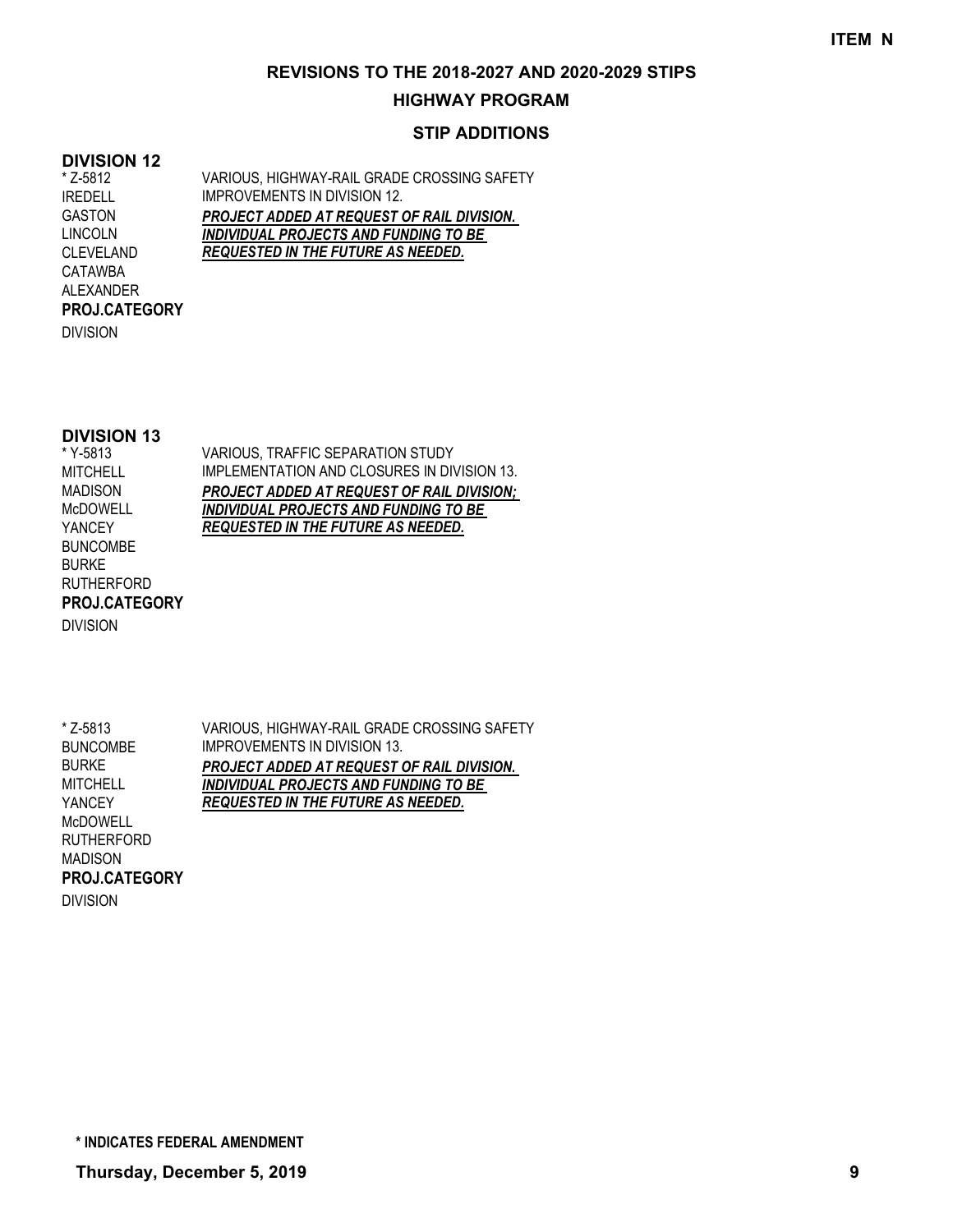## **HIGHWAY PROGRAM**

## **STIP ADDITIONS**

## **DIVISION 14**

\* Y-5814 GRAHAM CHEROKEE TRANSYLVANIA **HENDERSON** MACON SWAIN **CLAY** HAYWOOD JACKSON POLK DIVISION **PROJ.CATEGORY** VARIOUS, TRAFFIC SEPARATION STUDY IMPLEMENTATION AND CLOSURES IN DIVISION 14. *PROJECT ADDED AT REQUEST OF RAIL DIVISION; INDIVIDUAL PROJECTS AND FUNDING TO BE REQUESTED IN THE FUTURE AS NEEDED.*

\* Z-5814 POLK **HENDERSON JACKSON** CLAY GRAHAM HAYWOOD CHEROKEE SWAIN TRANSYLVANIA MACON DIVISION **PROJ.CATEGORY** VARIOUS, HIGHWAY-RAIL GRADE CROSSING SAFETY IMPROVEMENTS IN DIVISION 14. *PROJECT ADDED AT REQUEST OF RAIL DIVISION. INDIVIDUAL PROJECTS AND FUNDING TO BE REQUESTED IN THE FUTURE AS NEEDED.*

| <b>DIVISION 3</b> |                                           |              |           |           |        |
|-------------------|-------------------------------------------|--------------|-----------|-----------|--------|
| EB-6029           | CARENDON AVENUE, CONSTRUCT MULTI-USE PATH | CONSTRUCTION | FY 2020 - | \$516.000 | (TADA) |
| NEW HANOVER       | ALONG CLARENDON AVENUE FROM 4TH STREET TO |              | FY 2020 - | \$129.000 | (L)    |
| PROJ.CATEGORY     | SR 1573 (DOW ROAD).                       |              |           | \$645,000 |        |
| <b>DIVISION</b>   | TO ALLOW ADDITIONAL TIME FOR PLANNING AND |              |           |           |        |
|                   | <b>DESIGN BY THE MUNICIPALITY, DELAY</b>  |              |           |           |        |
|                   | <b>CONSTRUCTION FROM FY 19 TO FY 20</b>   |              |           |           |        |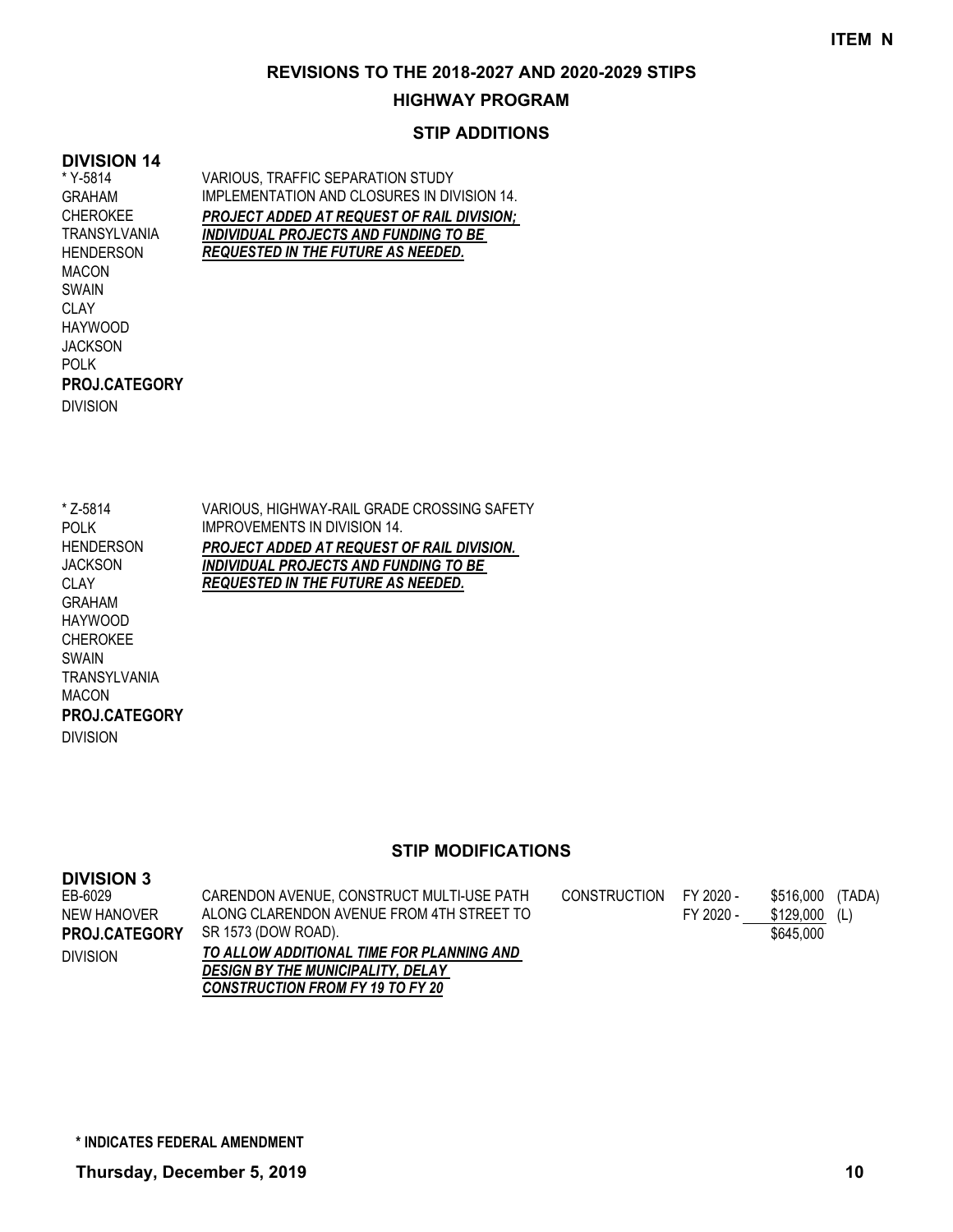## **HIGHWAY PROGRAM**

| <b>DIVISION 4</b><br>* B-5947<br><b>NASH</b><br>PROJ.CATEGORY<br><b>REGIONAL</b>        | NC 581, REPLACE BRIDGE 630091 OVER TAR RIVER.<br>ADD UTILITIES IN FY 20 NOT PREVIOUSLY<br>PROGRAMMED. RIGHT-OF-WAY AND CONSTRUCTION<br><b>FUNDING SOURCE ADJUSTED FROM STATE FUNDS</b><br>TO FEDERAL FUNDS.                                              | RIGHT-OF-WAY<br><b>UTILITIES</b><br><b>CONSTRUCTION</b> | FY 2020 -<br>FY 2020 -<br>FY 2021 -<br>FY 2022 -<br>FY 2023 - | \$400,000<br>\$35,000<br>\$2,133,000<br>\$2,133,000<br>\$2,134,000<br>\$6,835,000 | (NHPB)<br>(NHPB)<br>(NHPB)<br>(NHPB)<br>(NHPB) |
|-----------------------------------------------------------------------------------------|----------------------------------------------------------------------------------------------------------------------------------------------------------------------------------------------------------------------------------------------------------|---------------------------------------------------------|---------------------------------------------------------------|-----------------------------------------------------------------------------------|------------------------------------------------|
| EB-5707<br><b>WAYNE</b><br>PROJ.CATEGORY<br><b>DIVISION</b>                             | STONEY CREEK GREENWAY, US 70 BYPASS TO SR<br>1560 (ROYALL AVENUE). CONSTRUCT 10 FOOT WIDE<br>ASPHALT GREENWAY.<br>TO ALLOW ADDITIONAL TIME FOR PLANNING AND<br>DESIGN, DELAY CONSTRUCTION FROM FY 19 TO FY<br>20.                                        | <b>CONSTRUCTION</b>                                     | 2020                                                          | \$110,000<br>\$110,000                                                            | (SRTS)                                         |
| <b>DIVISION 6</b><br>* U-5798A<br><b>CUMBERLAND</b><br>PROJ.CATEGORY<br><b>DIVISION</b> | SR 1102 (GILLIS HILL ROAD), FROM NORTH OF SR 1112<br>(STONEY POINT ROAD) TO US 401 (RAEFORD ROAD).<br>WIDEN TO MULTI-LANES AND REPLACE BRIDGE<br>250075 OVER LITTLE ROCKFISH CREEK.<br><b>COST INCREASE EXCEEDING \$2 MILLION AND 25%</b><br>THRESHOLDS. | RIGHT-OF-WAY<br><b>UTILITIES</b><br><b>CONSTRUCTION</b> | FY 2020 -<br>FY 2020 -                                        | \$2,585,000<br>\$168,000<br>FY 2021 - \$19,100,000<br>\$21,853,000                | (T)<br>(T)<br>(T)                              |
| <b>DIVISION 8</b><br>* AV-5855<br><b>MOORE</b><br>PROJ.CATEGORY<br><b>DIVISION</b>      | MOORE COUNTY AIRPORT (SOP), CONSTRUCT<br>HANGAR TAXIWAYS AND INTERNAL AIRFIELD SERVICE<br>ROAD.<br><b>ACCELERATE CONSTRUCTION FROM FY 22 TO FY 20</b><br>AT REQUEST OF DIVISION OF AVIATION.                                                             | <b>CONSTRUCTION</b>                                     | FY 2020 -                                                     | \$2,720,000<br>\$2,720,000                                                        | (T)                                            |
| <b>DIVISION 10</b><br>B-5930<br><b>MECKLENBURG</b><br>PROJ.CATEGORY<br><b>DIVISION</b>  | SARDIS LANE, REPLACE BRIDGE 590433 OVER<br>MCALPINE CREEK.<br>TO ALLOW ADDITIONAL TIME FOR DESIGN DELAY<br><b>CONSTRUCTION FROM FY 19 TO FY 20</b>                                                                                                       | <b>CONSTRUCTION</b>                                     | FY 2020 -<br>FY 2020 -                                        | \$1,600,000<br>\$400,000<br>\$2,000,000                                           | (BGOFF)<br>(L)                                 |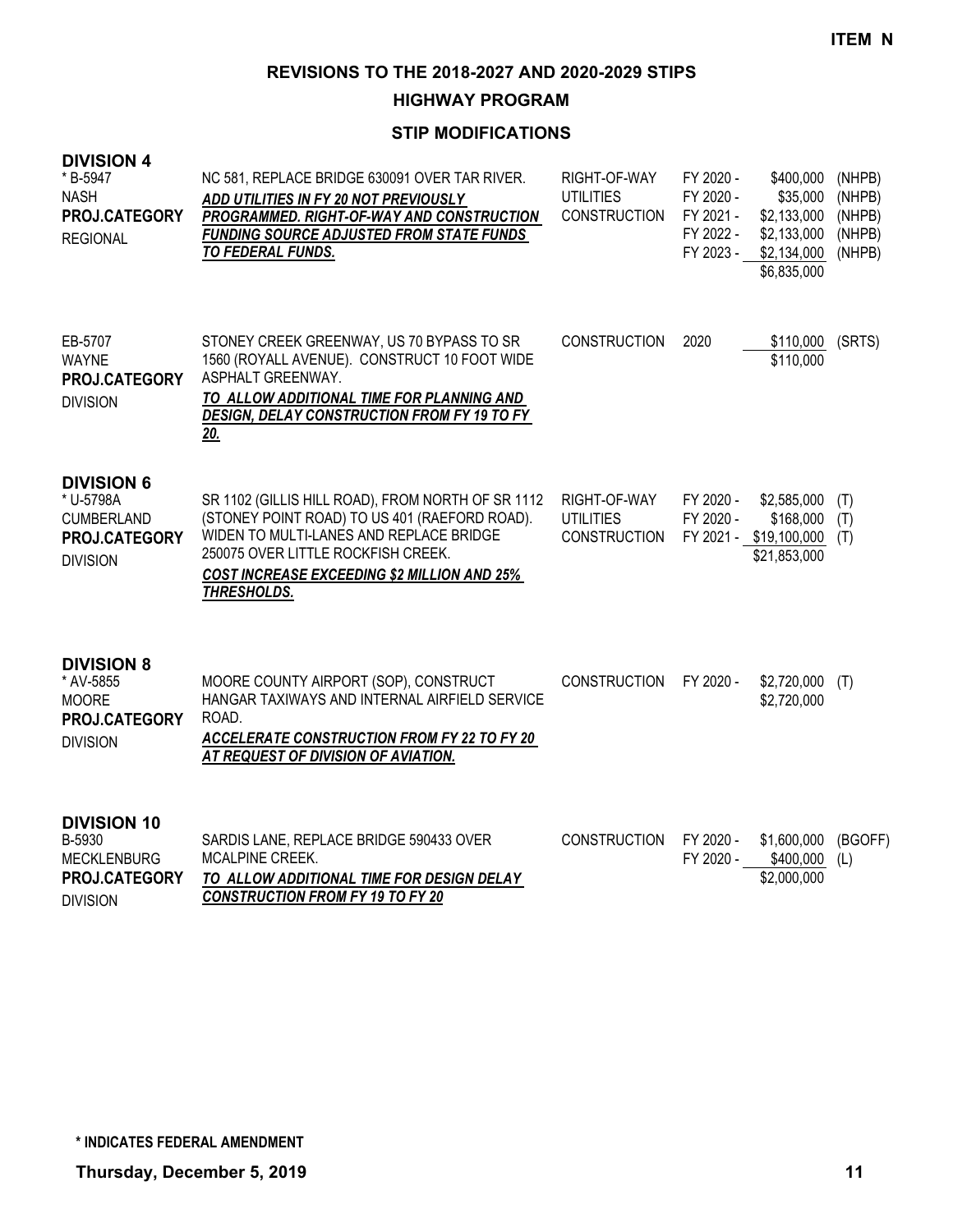## **HIGHWAY PROGRAM**

| <b>DIVISION 10</b><br>* I-5826<br><b>MECKLENBURG</b><br>PROJ.CATEGORY<br><b>STATEWIDE</b>                                                                                             | I-85, CONCRETE PAVEMENT JOINT AT US 29/NC 49<br>CONNECTOR TO CONCRETE PAVEMENT JOINT NORTH<br>OF NC 73. PAVEMENT PRESERVATION,<br>REHABILITATION, MARKERS, AND MARKINGS.<br>PROJECT LIMITS EXTENDED AND SCOPE MODIFIED<br>PER REQUEST OF DIVISION.                         | GARVEE CONSTR FY 2020 -<br><b>CONSTRUCTION</b>          | FY 2021 -<br>FY 2022 -<br>FY 2023 -<br>FY 2024 -<br>FY 2025 -<br>FY 2026 -<br>FY 2027 -<br>FY 2028 -<br>FY 2029 -<br>POST YR-<br>FY 2020 -<br>FY 2020 -<br>FY 2021 - | \$300,000<br>\$300,000<br>\$300,000<br>\$300,000<br>\$300,000<br>\$300,000<br>\$300,000<br>\$300,000<br>\$300,000<br>\$300,000<br>\$1,500,000<br>\$873,000<br>\$584,000<br>\$583,000<br>\$6,540,000 | (NHPIM)<br>(NHPIM)<br>(NHPIM)<br>(NHPIM)<br>(NHPIM)<br>(NHPIM)<br>(NHPIM)<br>(NHPIM)<br>(NHPIM)<br>(NHPIM)<br>(NHPIM)<br>(NHPIM)<br>(S(M))<br>(S(M)) |
|---------------------------------------------------------------------------------------------------------------------------------------------------------------------------------------|----------------------------------------------------------------------------------------------------------------------------------------------------------------------------------------------------------------------------------------------------------------------------|---------------------------------------------------------|----------------------------------------------------------------------------------------------------------------------------------------------------------------------|-----------------------------------------------------------------------------------------------------------------------------------------------------------------------------------------------------|------------------------------------------------------------------------------------------------------------------------------------------------------|
| * U-5763<br><b>MECKLENBURG</b><br>PROJ.CATEGORY<br><b>REGIONAL</b>                                                                                                                    | NC 51 (MATTHEWS TOWNSHIP PARKWAY), SR 3356<br>(SARDIS ROAD) TO SR 1010 (EAST JOHN STREET/<br>MONROE ROAD). WIDEN EXISTING ROADWAY.<br><b>COST INCREASE EXCEEDING \$2 MILLION AND 25%</b><br>THRESHOLDS.                                                                    | RIGHT-OF-WAY<br><b>UTILITIES</b><br><b>CONSTRUCTION</b> | FY 2020 -<br>FY 2021 -<br>FY 2022 -<br>FY 2020 -                                                                                                                     | \$1,300,000<br>\$5,850,000<br>\$5,850,000<br>\$200,000<br>FY 2023 - \$23,600,000<br>\$36,800,000                                                                                                    | (T)<br>(T)<br>(T)<br>(T)<br>(T)                                                                                                                      |
| <b>DIVISION 11</b><br>R-5791<br>CALDWELL<br>YADKIN<br><b>SURRY</b><br><b>WATAUGA</b><br><b>AVERY</b><br><b>ASHE</b><br><b>WILKES</b><br>ALLEGHANY<br>PROJ.CATEGORY<br><b>DIVISION</b> | VARIOUS, DIVISION 11 PROGRAM TO UPGRADE<br>INTERSECTIONS TO COMPLY WITH THE AMERICANS<br>WITH DISABILITIES ACT (ADA) USING<br>TRANSPORTATION ALTERNATIVES (TA) FUNDS.<br>TO ALLOW ADDITIONAL TIME FOR PLANNING AND<br><b>DESIGN DELAY CONSTRUCTION FROM FY 19 TO FY 20</b> | <b>CONSTRUCTION</b>                                     | FY 2020 -<br>FY 2020 -<br>FY 2020 -                                                                                                                                  | \$100,000<br>\$3,600,000<br>\$800,000<br>\$4,500,000                                                                                                                                                | (S)<br>(TA)<br>(O)                                                                                                                                   |
| <b>DIVISION 12</b><br>EB-5788<br><b>IREDELL</b><br>PROJ.CATEGORY<br><b>DIVISION</b>                                                                                                   | STATESVILLE, SHELTON AVENUE MULTI-USE PATH,<br>GARNER BAGNAL BOULEVARD TO AMITY HILL ROAD.<br>CONSTRUCT GREENWAY.<br>TO ALLOW ADDITIONAL TIME FOR PLANNING AND<br>DESIGN DELAY RIGHT-OF-WAY FROM FY 19 TO FY 20                                                            | RIGHT-OF-WAY                                            | FY 2020 -<br>FY 2020 -                                                                                                                                               | \$201,000<br>\$50,000<br>\$251,000                                                                                                                                                                  | (BGDA)<br>(L)                                                                                                                                        |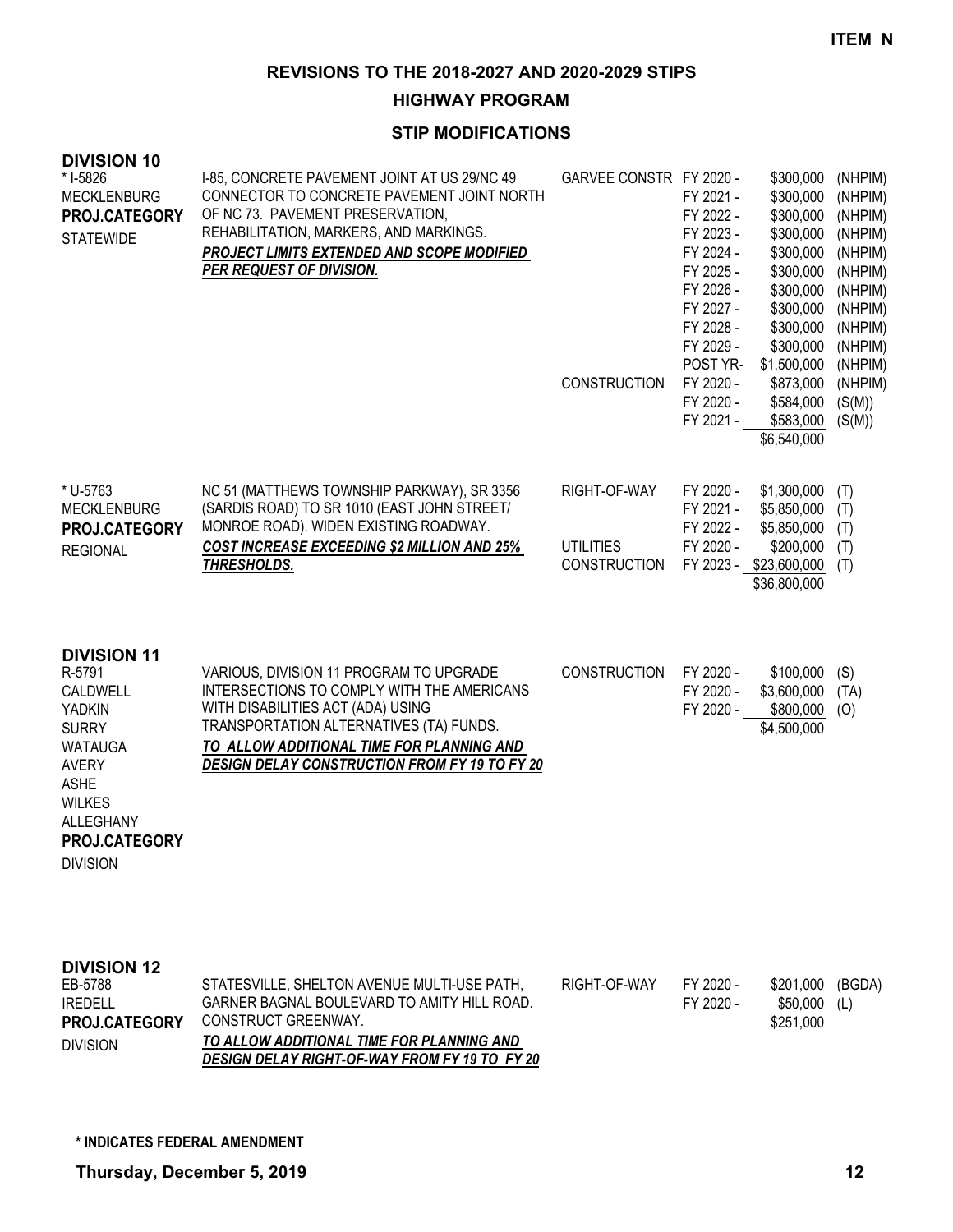## **HIGHWAY PROGRAM**

| <b>DIVISION 12</b><br>* U-2523B<br><b>GASTON</b><br>PROJ.CATEGORY<br><b>REGIONAL</b> | NC 279, NORTH OF SR 2275 (ROBINSON-CLEMMER<br>ROAD) TO WEST OF NC 275 IN DALLAS.<br><b>COST INCREASE EXCEEDING \$2 MILLION AND 25%</b><br><b>THRESHOLDS.</b>                                                                                                       | RIGHT-OF-WAY<br><b>UTILITIES</b><br><b>CONSTRUCTION</b> | FY 2020 -<br>FY 2021 -<br>FY 2020 -<br>FY 2022 -<br>FY 2023 -<br>FY 2024 - | \$5,625,000<br>\$5,625,000<br>\$500,000<br>\$5,233,000<br>\$5,234,000<br>\$5,233,000<br>\$27,450,000 | (T)<br>(T)<br>(T)<br>(T)<br>(T)<br>(T) |
|--------------------------------------------------------------------------------------|--------------------------------------------------------------------------------------------------------------------------------------------------------------------------------------------------------------------------------------------------------------------|---------------------------------------------------------|----------------------------------------------------------------------------|------------------------------------------------------------------------------------------------------|----------------------------------------|
| * U-6054<br><b>IREDELL</b><br>PROJ.CATEGORY<br><b>DIVISION</b>                       | STATESVILLE, CONSTRUCT BROOKDALE DRIVE-US 21<br>CONNECTOR.<br>TO ALLOW ADDITIONAL TIME FOR PLANNING AND<br><b>DESIGN DELAY CONSTRUCTION FROM FY 21 TO FY 22</b>                                                                                                    | RIGHT-OF-WAY<br><b>CONSTRUCTION</b>                     | FY 2020 -<br>FY 2020 -<br>FY 2022 -<br>FY 2022 -                           | \$1,063,000<br>\$477,000<br>\$820,000<br>\$368,000<br>\$2,728,000                                    | (BGDA)<br>(L)<br>(BGDA)<br>(L)         |
| * U-6153<br><b>IREDELL</b><br>PROJ.CATEGORY<br><b>DIVISION</b>                       | STATESVILLE, SR 1363 (BETHLEHEM ROAD).<br>RELOCATE ROADWAY ADJACENT TO STATESVILLE<br>REGIONAL AIRPORT.<br>TO ALLOW ADDITIONAL TIME FOR PLANNING AND<br><b>DESIGN DELAY PRELIMINARY ENGINEERING FROM FY</b><br>19 TO FY 20 AND CONSTRUCTION FROM FY 21 TO FY<br>22 | <b>ENGINEERING</b><br><b>CONSTRUCTION</b>               | FY 2020 -<br>FY 2022 -<br>FY 2022 -<br>FY 2023 -                           | \$452,000<br>\$1,049,000<br>\$2,550,000<br>$$1,049,000$ (T)<br>\$5,100,000                           | (BA)<br>(T)<br>(O)                     |
| <b>DIVISION 13</b><br>EB-5790<br><b>BUNCOMBE</b><br>PROJ.CATEGORY<br><b>DIVISION</b> | ASHEVILLE, ON-STREET CROSSINGS AND<br>CONNECTIONS FOR BICYCLISTS AND PEDESTRIANS IN<br>ASHEVILLE'S EAST OF THE RIVERWAY.<br>TO ALLOW ADDITIONAL TIME FOR PLANNING DELAY<br><b>CONSTRUCTION FROM FY 19 TO FY 20</b>                                                 | <b>CONSTRUCTION</b>                                     | FY 2020 -<br>FY 2020 -                                                     | \$840,000<br>\$210,000<br>\$1,050,000                                                                | (BGDA)<br>(L)                          |
| EB-5915<br><b>RUTHERFORD</b><br>PROJ.CATEGORY<br><b>DIVISION</b>                     | THERMAL BELT RAIL TRAIL, US 64/74A IN RUTH TO<br>FORREST HUNT DRIVE. CONSTRUCT INTERSECTION<br>IMPROVEMENTS AT SELECTED LOCATIONS ALONG<br>RAIL CORRIDOR.<br>TO ALLOW ADDITIONAL TIME FOR PLANNING AND<br><b>DESIGN DELAY CONSTRUCTION FROM FY 19 TO FY 20</b>     | <b>CONSTRUCTION</b>                                     | FY 2020 -<br>FY 2020 -                                                     | \$267,000<br>\$67,000<br>\$334,000                                                                   | (TA)<br>(L)                            |